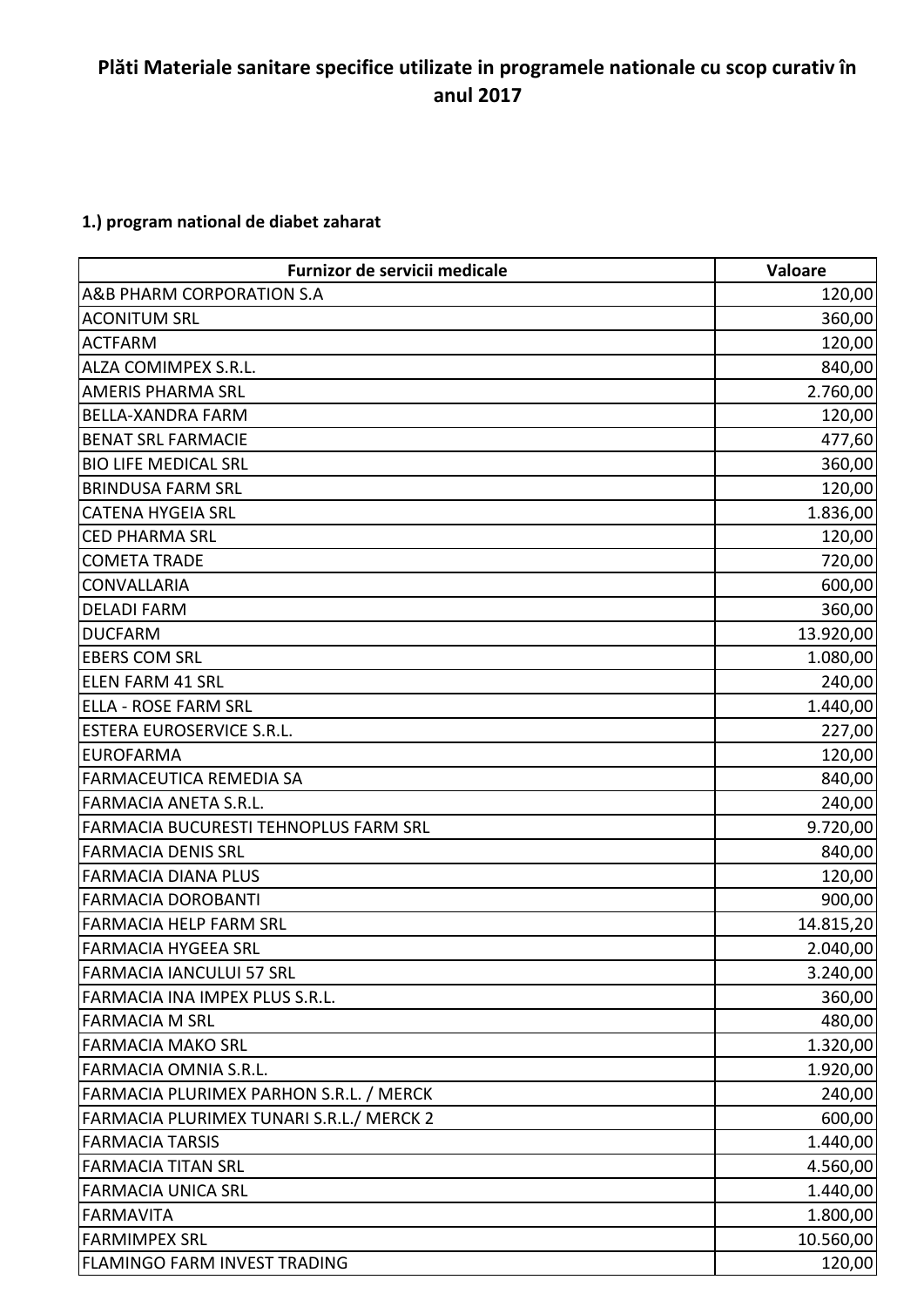| <b>GENERAL NEXT PHARM SRL</b>     | 8.160,00  |
|-----------------------------------|-----------|
| <b>GENERAL SMART FARM</b>         | 120,00    |
| HELEN FARM SRL RM.SARAT           | 240,00    |
| HELP FARM PLUS S.R.L.             | 360,00    |
| <b>HYGEA SRL</b>                  | 1.560,00  |
| <b>IDEA MED SRL</b>               | 2.832,00  |
| <b>IEZER FARM SRL</b>             | 15.199,20 |
| <b>IRIS PHARM SRL</b>             | 120,00    |
| KARIM PHARM/DERYYFARM KARIM       | 120,00    |
| <b>LARA FARM</b>                  | 2.640,00  |
| <b>LAVIRA TRANSPORT SRL</b>       | 21.099,60 |
| MARICONA COMIMPEX S.R.L.          | 480,00    |
| MEDIMFARM TOPFARM SA              | 1.920,00  |
| <b>MEDOFARM SRL</b>               | 960,00    |
| MED-SERV UNITED SRL               | 4.260,00  |
| MILENA FARM SRL                   | 120,00    |
| <b>MIOSOTIS PLUS SRL</b>          | 3.720,00  |
| <b>NATURA SRL</b>                 | 360,00    |
| <b>NERTERA FARM SRL</b>           | 720,00    |
| <b>NORDFARM 8</b>                 | 480,00    |
| <b>PEX SRL</b>                    | 240,00    |
| PHARMA PRO EXPRES                 | 8.520,00  |
| PHARMACIA A.D.M. 2000 S.R.L.      | 2.882,40  |
| PHARMACY SRL CONSTANTA            | 960,00    |
| PROFESSIONAL FARMA LINE S.R.L.    | 600,00    |
| R&D FINANCIAL CONSULTING S.R.L.   | 960,00    |
| <b>RELEVIA SRL</b>                | 120,00    |
| <b>RODIA SRL</b>                  | 1.200,00  |
| <b>ROPHARMA</b>                   | 8.520,00  |
| S.C. ACTION C PRODIMPEX S.R.L.    | 1.320,00  |
| S.C. Ais Prodimpex S.R.L.         | 600,00    |
| S.C. Alicat Grup S.R.L.           | 1.680,00  |
| S.C. Alma Mater Farmacie S.R.L.   | 2.040,00  |
| S.C. APOTECA FARMACIE S.R.L.      | 480,00    |
| S.C. AQUA PHARM CONSULTING S.R.L. | 1.680,00  |
| S.C. ARNICA S.R.L.                | 4.680,00  |
| S.C. Biospectrum S.R.L.           | 1.200,00  |
| S.C. CATENA NINA S.R.L.           | 1.800,00  |
| S.C. CHIRMIS FARMIMPEX S.R.L.     | 3.000,00  |
| S.C. COLVIMED S.R.L.              | 720,00    |
| S.C. CRAITA SILVA IMPEX S.R.L.    | 1.501,20  |
| S.C. CRISEN FARM S.R.L.           | 360,00    |
| S.C. CYNARA FARM-IMPEX SRL        | 4.080,00  |
| S.C. DEMETRA PHARM S.R.L.         | 480,00    |
| S.C. DEXTER INVEST S.R.L.         | 4.560,00  |
| <b>S.C. DIANA ALEXANDRU SRL</b>   | 960,00    |
| S.C. DOLCEFARM S.R.L.             | 120,00    |
| S.C. ELISAN FARM S.R.L.           | 480,00    |
| S.C. Farma Roditrix S.R.L.        | 600,00    |
| S.C. FARMACEUTICA ARGESFARM S.A.  | 19.399,20 |
| S.C. FARMACIA ACSADEMIA S.R.L.    | 3.780,00  |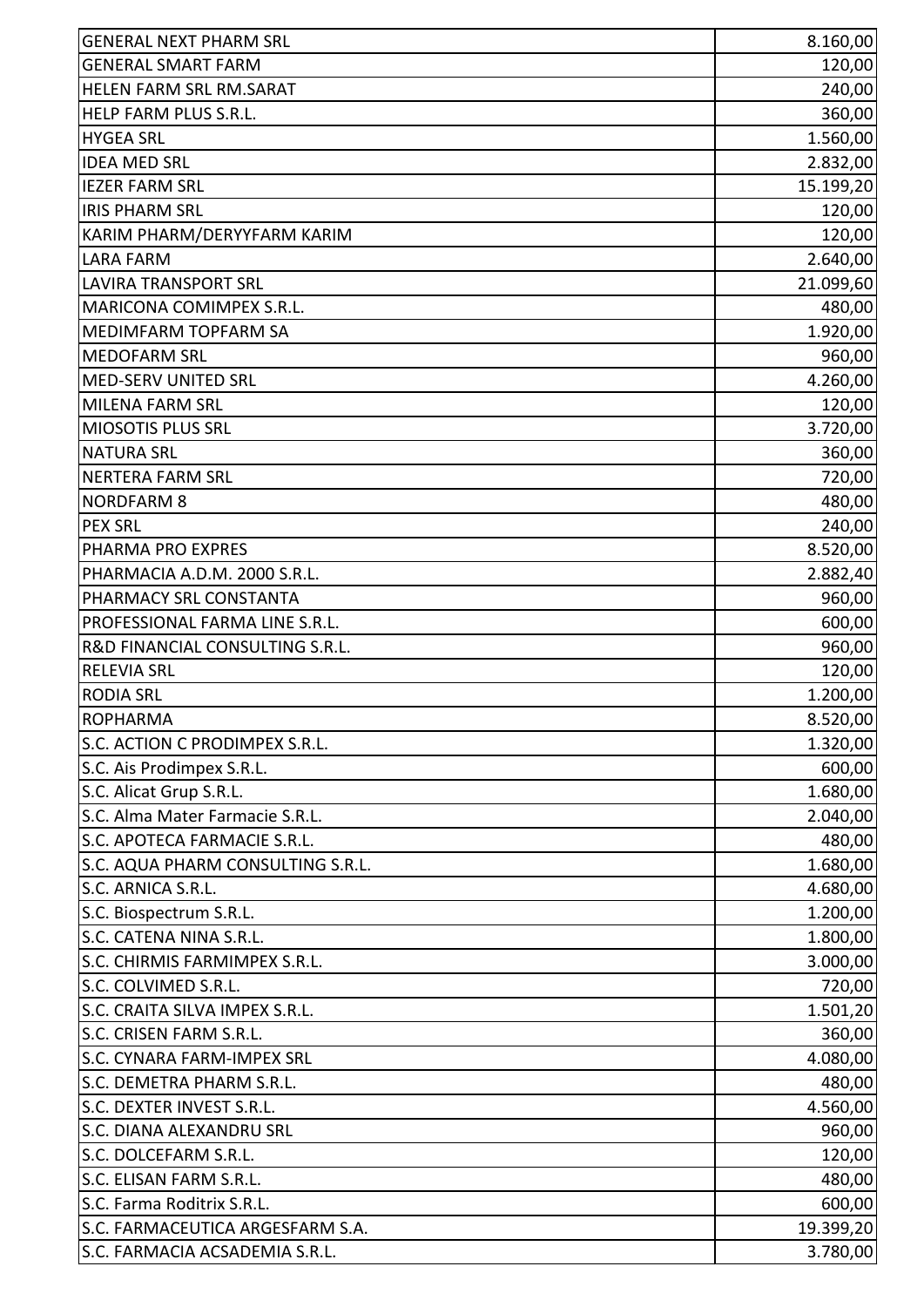| S.C. FARMACIA ALGEVITA S.R.L.          | 600,00     |
|----------------------------------------|------------|
| <b>S.C. FARMACIA ESCULAP SRL</b>       | 1.440,00   |
| S.C. Farmacia Piscului S.R.L           | 5.040,00   |
| S.C. FARMACIA SFINTA ECATERINA S.R.L.  | 87.912,00  |
| S.C. FARMACIA SIC VOLO SRL             | 480,00     |
| S.C. FARMACIA TEI S.R.L.               | 12.480,00  |
| S.C. Farmacia Viviana S.R.L.           | 47.520,00  |
| S.C. FARMA-COM-IULIA S.R.L.            | 1.680,00   |
| <b>S.C. FARMALEX S.R.L</b>             | 600,00     |
| S.C. FARMNICOL S.R.L.                  | 240,00     |
| S.C. GEDEON RICHTER FARMACIA S.A       | 53.736,00  |
| S.C. GEONET SRL                        | 840,00     |
| S.C. Humanitas C.D. S.R.L.             | 1.440,00   |
| S.C. HYPERICI S.R.L.                   | 3.480,00   |
| S.C. IFARM S.R.L.                      | 482,40     |
| S.C. JOJOFARM S.R.L.                   | 6.399,60   |
| S.C. LAURA CONS S.R.L                  | 120,00     |
| S.C. LETI-FARM 2000 S.R.L.             | 120,00     |
| S.C. Magic Farm S.R.L.                 | 360,00     |
| S.C. MASTER FARM S.R.L                 | 960,00     |
| S.C. MINERVA FARMACIE S.R.L.           | 279,60     |
| <b>S.C. MINI-FARM SRL</b>              | 18.000,00  |
| S.C. OLLY PHARM BIO SRL                | 360,00     |
| <b>S.C. PHARMA SIG SRL</b>             | 120,00     |
| S.C. RADIX PHARMA S.R.L.               | 2.439,60   |
| S.C. SALVIA S.R.L.                     | 360,00     |
| S.C. SARAMED S.R.L.                    | 2.880,00   |
| S.C. TRI FARM S.R.L.                   | 240,00     |
| S.C. UNIVERSAL FARMA S.R.L.            | 960,00     |
| S.C. VITAFARM PLUS S.R.L.              | 8.520,00   |
| S.C. VITAL FARM S.R.L.                 | 29.278,80  |
| S.C.ADONIS IMPORT EXPORT S.R.L.        | 480,00     |
| S.C.AL SHEFA FARM S.R.L.               | 720,00     |
| S.C.CLUB CAFE GALA S.R.L.              | 71.930,40  |
| S.C.CONSFARM S.R.L.                    | 1.800,00   |
| ls.c.farm implant import-export s.r.l. | 1.320,00   |
| S.C.FARMACIA HEPITES S.R.L.            | 840,00     |
| S.C.FARMACIA TA S.R.L.                 | 600,00     |
| <b>S.C.FARMACIA TREIF S.R.L.</b>       | 276,00     |
| S.C.HIPOCRAT 2 S.R.L.                  | 480,00     |
| S.C.MEDSANTIF PLUS S.R.L.              | 2.280,00   |
| S.C.OPTI FARM S.R.L.                   | 720,00     |
| S.C.OPTIFARM S.R.L.                    | 120,00     |
| S.C.PARA-FARM S.R.L.                   | 480,00     |
| <b>S.C.PHARMA PLUS S.R.L.</b>          | 36,00      |
| S.C.RETRO BUTIQUE SAMANTHA S.R.L.      | 240,00     |
| <b>S.C.URANIA FARM S.R.L.</b>          | 120,00     |
| SAMI IMPEX 94 S.R.L.                   | 4.140,00   |
| <b>SANMIN MEDICAL SRL</b>              | 360,00     |
| <b>SC 2NA FARM SRL</b>                 | 114.360,00 |
| <b>SC ADONIS SRL CONSTANTA</b>         | 1.200,00   |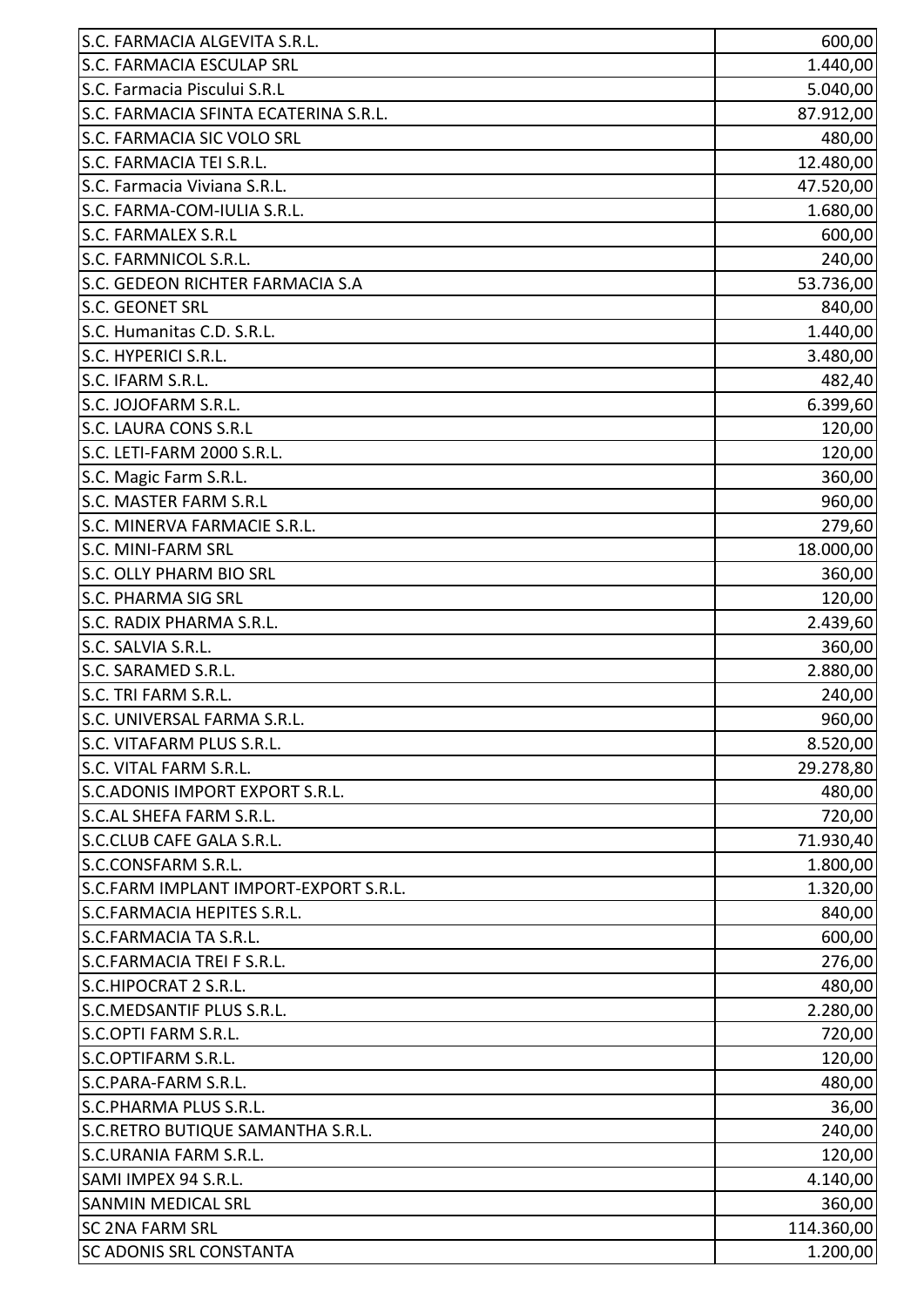| <b>SC ADRIAN IMP.EXP.F.SF.MARIA</b>      | 360,00     |
|------------------------------------------|------------|
| <b>SC AIS PHARMA S.R.L.</b>              | 4.519,20   |
| <b>SC ALCRIS FARM SRL</b>                | 120,00     |
| <b>SC ALERTA SRL</b>                     | 240,00     |
| <b>SC ALOPATIA SRL</b>                   | 240,00     |
| <b>SC ART FARM SRL</b>                   | 1.440,00   |
| <b>SC BABY FARM SRL</b>                  | 360,00     |
| <b>SC BRIFARM S.A</b>                    | 120,00     |
| <b>SC CASA DAMAJ SRL</b>                 | 23.880,00  |
| <b>SC CATENA AVAFARM SRL</b>             | 5.880,00   |
| <b>SC COSMOPOLITAN IMPEX SRL</b>         | 7.920,00   |
| <b>SC ECOFARMACIA NETWORK SRL</b>        | 115.560,00 |
| <b>SC ELIXIR SRL</b>                     | 1.080,00   |
| <b>SC ELMAFARM SRL</b>                   | 360,00     |
| <b>SC ESTER FARM SRL</b>                 | 600,00     |
| <b>SC EXTRA FARM ACD S.R.L.</b>          | 600,00     |
| <b>SC FARMACIA ANA-MARIA SRL</b>         | 480,00     |
| <b>SC FARMACIA AVICENNA SRL</b>          | 480,00     |
| <b>SC FARMACIA FARMEX DL SRL</b>         | 840,00     |
| <b>SC FARMACIA FLORA SRL</b>             | 1.260,00   |
| <b>SC FARMACIA LELIA SRL</b>             | 576,00     |
| <b>SC FARMACIA MATERNA SRL</b>           | 24.480,00  |
| <b>SC FARMACIA TRIF IMPEX SRL</b>        | 720,00     |
| <b>SC FARMACOM S.A.</b>                  | 8.045,80   |
| <b>SC FARMARION PLUS SRL</b>             | 1.440,00   |
| <b>SC FASTPHARM SRL</b>                  | 16.500,00  |
| <b>SC FEDRA SRL TULCEA</b>               | 1.440,00   |
| <b>SC FLORA PLUS SRL</b>                 | 108,00     |
| <b>SC FLORA-FARM SRL</b>                 | 720,00     |
| <b>SC GENERAL TRANSCOM SRL</b>           | 120,00     |
| <b>SC GIFARM SRL</b>                     | 36,00      |
| <b>SC HELP NET FARMA SA</b>              | 203.520,00 |
| <b>SC LONGAVIT SRL</b>                   | 1.080,00   |
| <b>SC MEDIFLORA SRL</b>                  | 120,00     |
| <b>SC MYOSOTIS SRL</b>                   | 2.400,00   |
| <b>SC PFIZER ROMANIA SRL</b>             | 46.008,00  |
| <b>SC REMEDIA SRL TIMISOARA</b>          | 360,00     |
| <b>SC REMEDIUM FARM SRL CLUJ</b>         | 52.560,00  |
| <b>SC RODAFARM IMPEX SRL</b>             | 1.920,00   |
| <b>SC SALVIAFARM SRL</b>                 | 8.160,00   |
| <b>SC SANOFARM SRL</b>                   | 360,00     |
| <b>SC SENSIBLU S.R.L.</b>                | 59.038,80  |
| <b>SC SIDEREA FARM SRL</b>               | 6.840,00   |
| <b>SC TINOS FARM SRL</b>                 | 7.200,00   |
| <b>SC UMAVET SRL</b>                     | 240,00     |
| <b>SC VOGUE FARM 21 SRL</b>              | 2.834,00   |
| <b>SCARLAT GENERAL CONSULTING S.R.L.</b> | 480,00     |
| <b>SOFIAFARM SRL</b>                     | 120,00     |
| <b>TERRAFARM EXIM SRL</b>                | 7.444,80   |
| <b>TOMIS FARM SRL</b>                    | 1.920,00   |
| <b>URGENT FARM</b>                       | 29.280,00  |